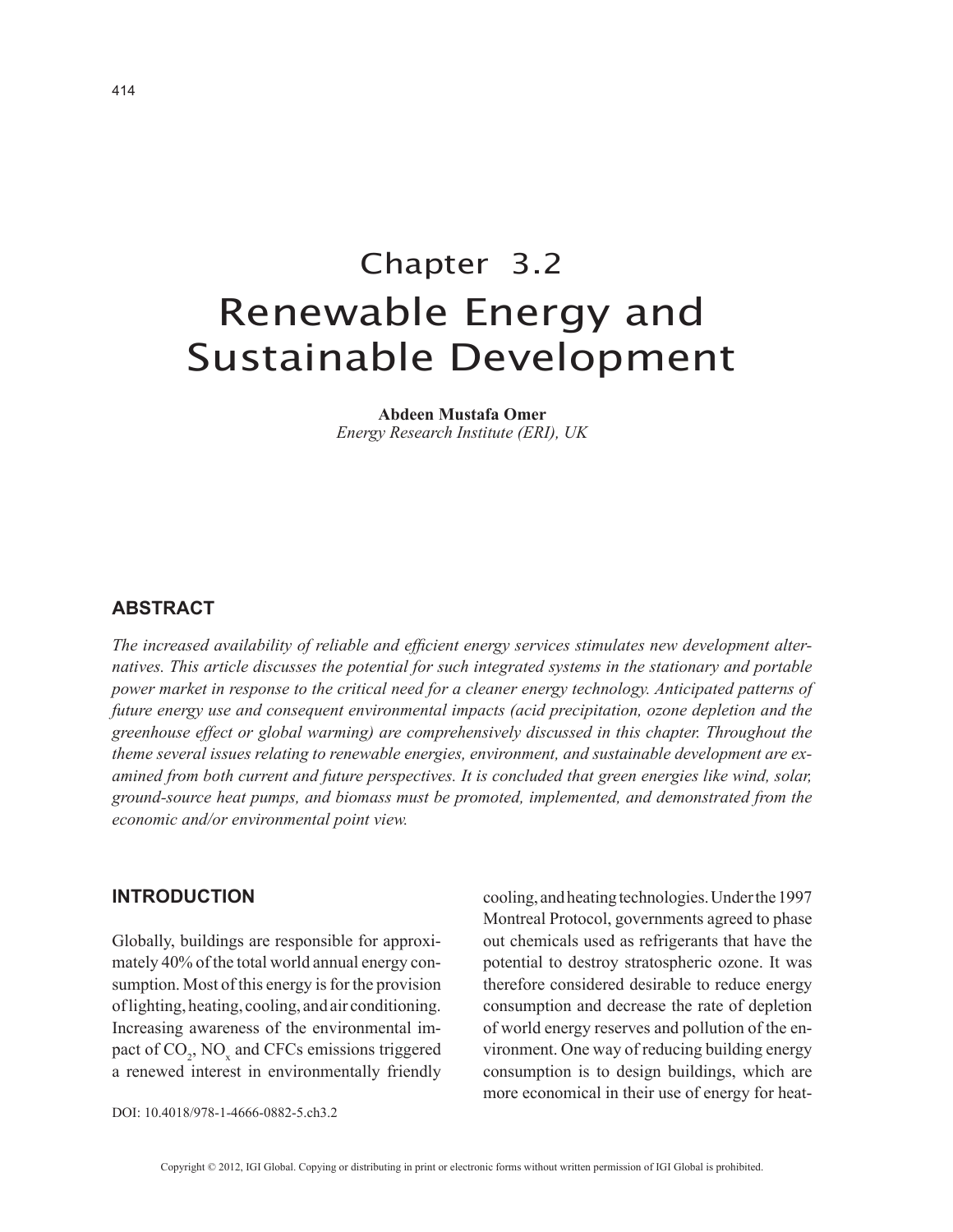ing, lighting, cooling, ventilation and hot water supply. Passive measures, particularly natural or hybrid ventilation rather than air-conditioning, can dramatically reduce primary energy consumption (Omer, 2009a). However, exploitation of renewable energy in buildings and agricultural greenhouses can, also, significantly contribute towards reducing dependency on fossil fuels. Therefore, promoting innovative renewable applications and reinforcing the renewable energy market will contribute to preservation of the ecosystem by reducing emissions at local and global levels. This will also contribute to the amelioration of environmental conditions by replacing conventional fuels with renewable energies that produce no air pollution or greenhouse gases (during their use). The provision of good indoor environmental quality while achieving energy and cost efficient operation of the heating, ventilating and air-conditioning (HVAC) plants (devices) in buildings represents a multi variant problem (Omer, 2009b). The comfort of building occupants is dependent on many environmental parameters including air speed, temperature, relative humidity and air quality in addition to lighting and noise. The overall objective is to provide a high level of building performance (BP), which can be defined as indoor environmental quality (IEQ), energy efficiency (EE) cost efficiency (CE), and environmental performance (EP).

- Indoor environmental quality is the perceived condition of comfort that building occupants experience due to the physical and psychological conditions to which they are exposed by their surroundings. The main physical parameters affecting IEQ are air speed, temperature, relative humidity and air quality.
- Energy efficiency is related to the provision of the desired environmental conditions while consuming the minimal quantity of energy.

Cost efficiency is the financial expenditure on energy relative to the level of environmental comfort and productivity that the building occupants attained. The overall cost efficiency can be improved by improving the indoor environmental quality and the energy efficiency of a building.

Several definitions of sustainable development have been put forth, including the following common one: development that meets the needs of the present without compromising the ability of future generations to meet their own needs. The World Energy Council (WEC) study found that without any change in our current practice, the world energy demand in 2020 would be 50-80% higher than 1990 levels (WEC, 2009). According to the USA Department of Energy (DoE) report, annual energy demand will increase from a current capacity of 363 million kilowatts to 750 million kilowatts by 2020 (DoE, 2009). The world's energy consumption today is estimated to 22 billion kWh per year, 53 billion kWh by 2020 (WEC, 2009). Such ever-increasing demand could place significant strain on the current energy infrastructure and potentially damage world environmental health by CO,  $CO_2$ ,  $SO_2$ , NO<sub>x</sub> effluent gas emissions and global warming (ASHRAE, 2005). Achieving solutions to environmental problems that we face today requires long-term potential actions for sustainable development. In this regards, renewable energy resources appear to be the one of the most efficient and effective solutions since the intimate relationship between renewable energy and sustainable development. More rational use of energy is an important bridge to help transition from today's fossil fuel dominated world to a world powered by non-polluting fuels and advanced technologies such as photovoltaics (PVs) and fuel cells (FCs) (Abdeen, 2008a).

An approach is needed to integrate renewable energies in a way to meet high building performance. However, because renewable energy sources are stochastic and geographically diffuse,